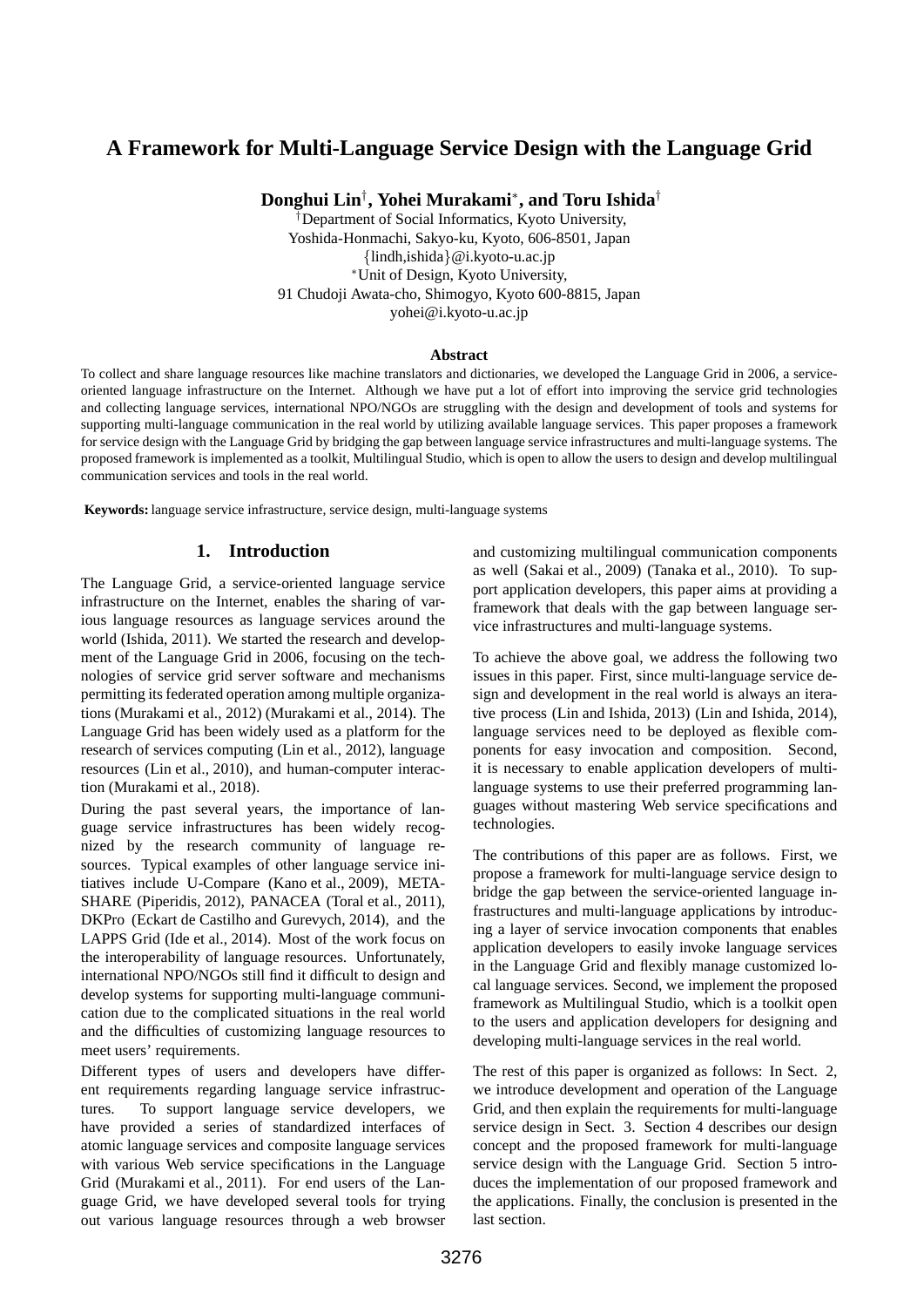#### **2. The Language Grid**

Developed as a service-oriented language infrastructure that enables users to share and create language resources on the Internet, the Language Grid (Ishida, 2011) is built on service grid server software, and consists of five parts: Service Manager, Service Supervisor, Grid Composer, Service Database, and Composite Service Container (Murakami et al., 2011). We have operated the Language Grid since 2007 for non-profit use and research use. To enhance the sharing of language resources, we established the federated operation of the Language Grid with three organizations in Thailand (Bangkok), Indonesia (Jakarta), and China (Urumqi) after 2010. As of February 2018, 225 language services are shared among the federated Language Grid<sup>1</sup>. Moreover, we started the Open Language Grid (Ishida et al., 2014) to allow users to access language services for profit use and personal use.

We have been aiming to support three types of users and developers in the Language Grid: language service developers who are familiar with Web service technologies, multilanguage application developers who use the language services, and end users who use multi-language applications for various purposes.

To support language service developers, we have put effort into standardizing language services by constructing a Language Grid Ontology (Murakami et al., 2014). All the language services in the Language Grid are wrapped from language resources by standardized Web service interfaces defined by the Language Grid Ontology. Using the atomic Web services, we have also developed a series of composite services. For example, a composite machine translation service is composed of a morphological analysis service, a dictionary service, and a machine translation service. Some of the available service interface classes and examples of corresponding service types defined by the Language Grid Ontology are shown below.

- *•* translate: BackTranslation, MultihopTranslation, Translation, TranslationWithTemporalDictionary
- *•* search: BilingualDictionary, BilingualDictionary-WithLongestMatchSearch, ConceptDictionary, DialogCorpus, ParallelText, PictogramDictionary
- *•* parse: DependencyParse
- *•* identify: LanguageIdentification
- *•* analyze: MorphologicalAnalysis
- *•* tag: NamedEntityTagging
- *•* recognize: SpeechRecognition
- *•* speak: TextToSpeech
- *•* paraphrase: Paraphrase
- *•* calculate: SimilarityCalculation

To support end users, we developed two general tools: Language Grid Playground<sup>2</sup> and Language Grid Tool $box<sup>3</sup>$ . . Language Grid Playground was developed as a Web application to allow users to access and try out language services in the Language Grid via a Web browser (Sakai et al., 2009). However, Language Grid Playground was designed as a showcase for displaying the Language Grid services rather than a tool for supporting intercultural collaboration (Tanaka et al., 2011). On the other hand, Language Grid Toolbox was developed for customizing multilingual communication tools by providing flexible modules of multilingual BBS, text translation, language resource management and language service creation (Tanaka et al., 2010). Language Grid Toolbox has been contributing to the support of intercultural collaboration and multi-language communication in various fields including education, medical care, and agriculture (Ishida, 2011) (Ishida, 2016).

In this paper, we focus on supporting application developers for multi-language service design with the Language Grid. To this end, we need to propose a framework that enables application developers to easily invoke and compose language services.

#### **3. Multi-Language Service Design**

So far the development and operation of the Language Grid have been focused on supporting language service developers and end users. However, application developers in international NPO/NGOs continue to struggle with available language services in creating multi-language systems. The reason lies in the fact that the complicated situations in the real fields make it difficult to customize language resources to meet users' requirements (Ishida et al., 2016). To design multi-language systems for the real world, the iterative service design approach is always applied; it consists of the following four phases (Lin and Ishida, 2014).

- *•* **Observation:** This phase is to understand and abstract requirements for multi-language service design. Through observation in the real world, user requirements, multi-language service flows, available language services and evaluation criteria are clarified.
- *•* **Modeling:** This phase is to model the multi-language service that can best satisfy the user requirements. Available language services are composed in this phase based on evaluation of quality of services.
- *•* **Implementation:** There are two aspects of implementation of multi-language services: implementation of service composition, and embedding of composite services into application systems. Therefore, it is necessary to enable the application developers to easily design and test service composition.
- *•* **Analysis:** This phase is to evaluate the multi-language service by analyzing log data and interview results based on defined evaluation criteria. Service usage information and problems with service composition are

<sup>&</sup>lt;sup>1</sup>The list of available language services can be found at http://langrid.org/service manager/

 ${}^{2}$ http://langrid.org/playground/

<sup>3</sup>http://langrid.org/tools/toolbox/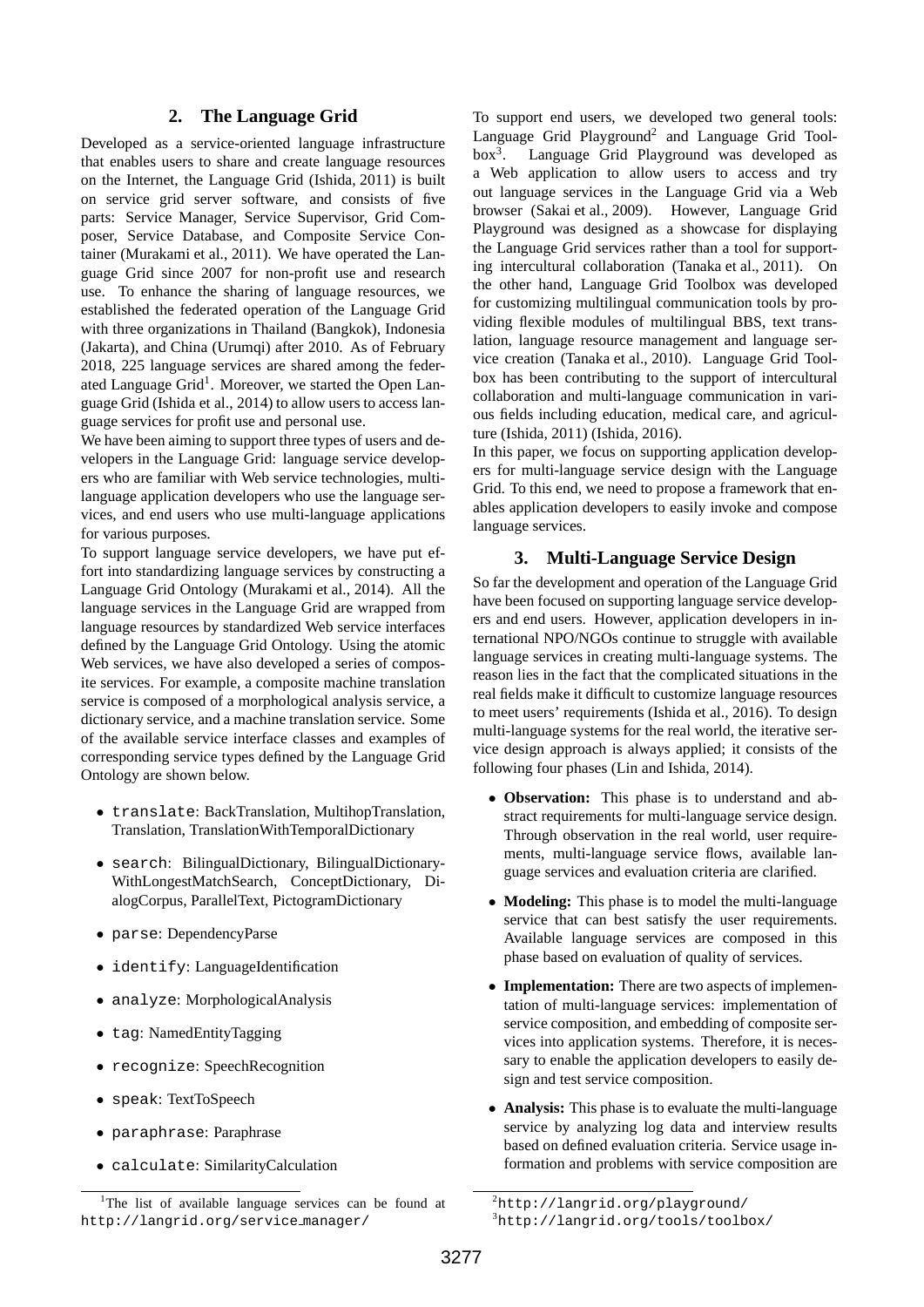explored for discovering more specific user requirements and improving the service process model in an iterative manner.

In many cases, human services are involved in the multilanguage service design process to compensate the limitations of available language services (Lin et al., 2014). Moreover, the service design process might have many iterations when the situations in the real fields are complicated and change frequently (Lin and Ishida, 2014).

### **4. Design Concept**

Our goal is to propose a framework for supporting application developers of multi-language service by using the Language Grid. Due to the gap between language service infrastructure and multi-language applications, we need a framework that enables language services to be deployed as flexible components for easy invocation and composition. Moreover, the proposed framework must allow developers to use their preferred programming languages without mastering knowledge of Web services and the different interfaces of the language resources.



Figure 1: Framework for multi-language service design with the Language Grid by introducing a layer of service invocation components

### **4.1. The Proposed Framework**

The Language Grid was originally designed with four layers (Ishida et al., 2011). The bottom layer is the service grid infrastructure that manages all requests to the Language Grid and invokes language services. The layers of atomic service and composite service enable language service developers to deploy services that are wrapped from language resources. The layer of multi-language applications include a series of collaboration tools.

To achieve our design goal, we propose a framework with a layer of service invocation components between the language services and multi-language applications as shown in Fig. 1. The purpose of introducing service invocation components is to transform Web service interfaces into libraries that support various programming languages for easy service invocation and management using APIs.

### **4.2. Service Invocation Components**

Table 1 shows important functions provided in the service invocation components, including service authentication, atomic service invocation, composite service invocation, and local service management.

Table 1: Overview of functions in the service invocation components

| Function              | Description                                                                    |
|-----------------------|--------------------------------------------------------------------------------|
| Service               | This function provides an API for spec-                                        |
| Authentication        | ifying authentication information to ac-                                       |
|                       | cess language services. Developers can                                         |
|                       | either specify the default authentication                                      |
|                       | information for the Language Grid or                                           |
|                       | for each language service.                                                     |
| Atomic                | This function provides an API for in-                                          |
| Service               | voking each type of atomic language                                            |
| Invocation            | services that are defined by the Lan-                                          |
|                       | guage Grid Ontology. Developers need                                           |
|                       | to specify the service endpoint URL                                            |
|                       | and values for invocation parameters                                           |
|                       | when using an API for invoking an                                              |
|                       | atomic service.                                                                |
| Composite             | This function provides an API for in-                                          |
| Service<br>Invocation | voking each type of composite lan-                                             |
|                       | guage services that are defined by the                                         |
|                       | Language Grid Ontology. Developers                                             |
|                       | need to specify the service endpoint<br>URL, values for invocation parameters, |
|                       | binding information with a service ID                                          |
|                       | list of concrete atomic services that act                                      |
|                       | as components of the composite ser-                                            |
|                       | vice.                                                                          |
| <b>Local Service</b>  | This function provides a series of APIs                                        |
| Management            | for creating, updating, deleting a local                                       |
|                       | language resource. It also provides the                                        |
|                       | APIs for deploying the local resource                                          |
|                       | as a local language service for invoca-                                        |
|                       | tion.                                                                          |

Table 2 shows an example of API for invoking a service with the service interface of **translate**. As described in Sect.2, the service interface class **translate** has a list of corresponding atomic/composite service types (**BackTranslation, MultihopTranslation, Translation, Translation-WithTemporalDictionary**) defined by the Language Grid Ontology. Therefore, the API example in Table 2 can be used to invoke either an atomic translation service or a com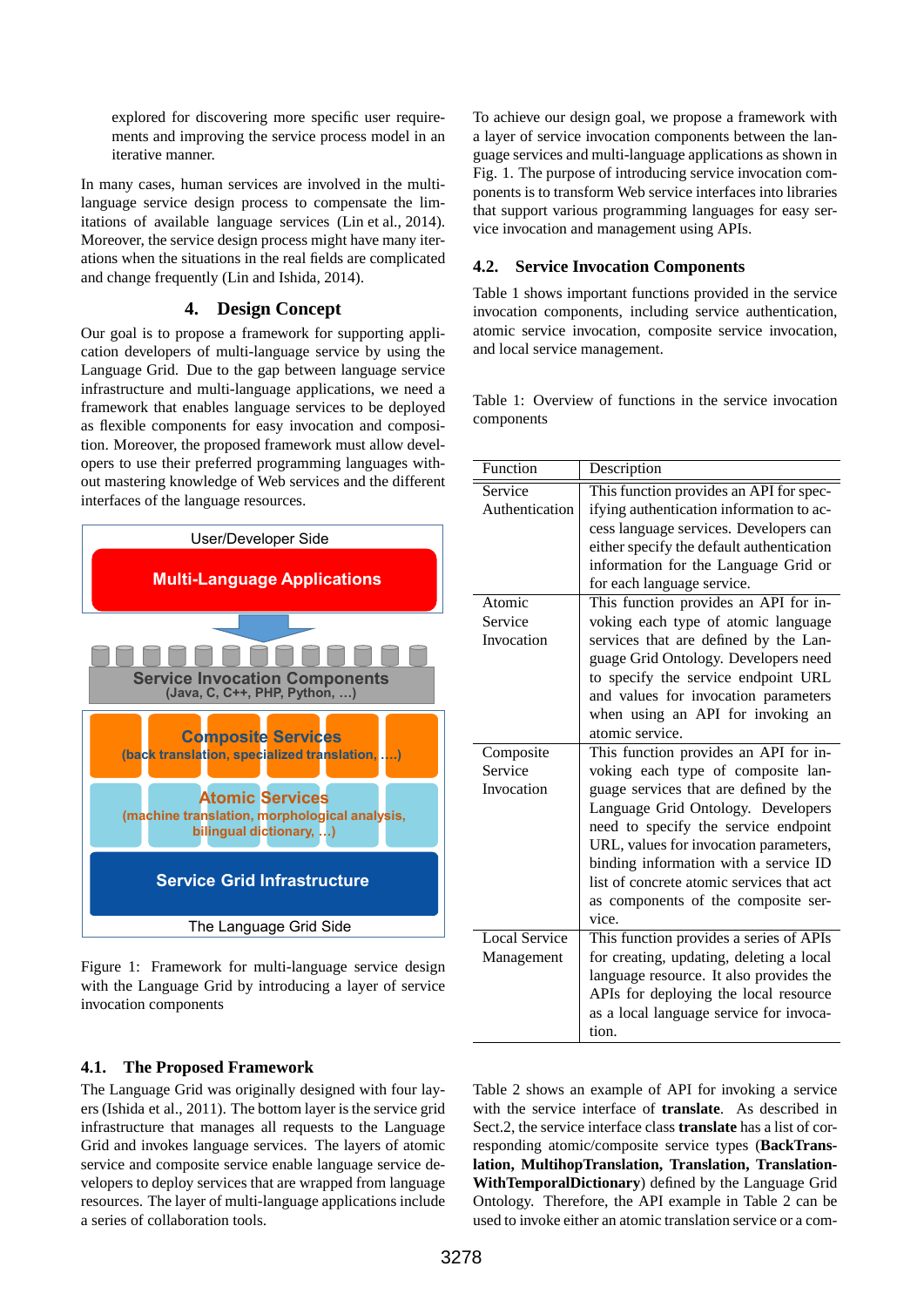posite translation service, depending on the specified service endpoint URL.

|  | Table 2: An example of API: service interface of <b>translate</b> |  |  |  |
|--|-------------------------------------------------------------------|--|--|--|
|--|-------------------------------------------------------------------|--|--|--|

| API                 | <b>Service Interface: translate</b>       |  |  |  |
|---------------------|-------------------------------------------|--|--|--|
|                     | String translate (String \$sourceLang,    |  |  |  |
|                     | String \$targetLang, String \$source)     |  |  |  |
| Description         | This API invokes a translation service    |  |  |  |
|                     | that belongs to the service interface     |  |  |  |
|                     | of translate, following the translation   |  |  |  |
|                     | setting identified by three parameters:   |  |  |  |
|                     | source language, target language, and     |  |  |  |
|                     | the string to be translated.              |  |  |  |
|                     | This API is used to invoke an atomic      |  |  |  |
|                     | translation service when specified with   |  |  |  |
|                     | the service endpoint URL for atomic       |  |  |  |
|                     | translation (e.g. Translation), or a com- |  |  |  |
|                     | posite translation service when specified |  |  |  |
|                     | with the service endpoint URL for com-    |  |  |  |
|                     | posite translation (e.g. Translation-     |  |  |  |
|                     | WithTemporalDictionary).                  |  |  |  |
|                     | Detailed examples of invoking atomic      |  |  |  |
|                     | services and composite services using     |  |  |  |
|                     | this API will be introduced in Sect.5.    |  |  |  |
| Parameters          | <b>\$sourceLang:</b> source language      |  |  |  |
|                     | <b>\$targetLang:</b> target language      |  |  |  |
|                     | \$source: the string to be translated     |  |  |  |
| <b>Return Value</b> | The translation result will be returned.  |  |  |  |
|                     |                                           |  |  |  |

Provided the APIs for the service invocation components, application developers can easily invoke various language services registered in the Language Grid and manage customized local services for flexible multi-language service design and development.

### **5. Implementation of Multilingual Studio**

We implemented the service invocation components in the Language Grid as a toolkit called Multilingual Studio<sup>4</sup>; it is open and allow users to design and develop multi-language systems in the real world. As of 2018, Multilingual Studio provides Java library and PHP library for language service invocation in the Language Grid. Libraries of other programming languages can be implemented using our proposed framework as well.

With Multilingual Studio, developers can easily invoke all 225 language services registered in the Language Grid by using their preferred programming languages. Moreover, developers can also manage, deploy and invoke local services like dictionaries and parallel texts.

### **5.1. Service Invocation using Multilingual Studio**

Figure 2 shows an example of using PHP to invoke an atomic translation service using Multilingual Studio. The following information is required for invoking an atomic service: API client of the service type, Web service description URL of the atomic service (WSDL) as the service endpoint, authentication information, and specified values for service invocation parameters used in the API. To invoke an atomic service, developers only need to write several lines of source code by using Multilingual Studio.

Moreover, developers can reuse the source code for invoking the same type of atomic service by replacing the Web service description URL of the atomic service because the service interface type is standardized in the Language Grid. Figure 3 shows an example of reusing the source code to invoke a different translation service<sup>5</sup>.

```
;; Create the atomic language service client
$client = ClientFactory::createTranslationClient
  ('http://langrid.org/service_manager/wsdl/
    kyoto1.langrid:KyotoUJServer');
;; Specify the service authentication information
$client->setUserId('someUserId');
$client->setPassword('somePassword');
;; Set invocation parameters and get the result
$result = $client->translate(
  Language::get('en'), Language::get('ja'),
  'Have a nice day!');
```
Figure 2: Example of invoking the atomic translation service KyotoUJServer

```
;; Create the atomic language service client
;; Only URL is different with that of previous example
$client = ClientFactory::createTranslationClient
  ('http://langrid.org/service_manager/wsdl/
    kyoto1.langrid:GoogleTranslate');
;; Specify the service authentication information
$client->setUserId('someUserId');
$client->setPassword('somePassword');
i; Set invocation parameters and get the result
$result = $client->translate(
  Language::get('en'), Language::get('ja'),
  'Have a nice day!');
```
Figure 3: Example of invoking the atomic translation service GoogleTranslate

Figure 4 shows an example using Multilingual Studio to invoke a composite translation service. We use the approach of hierarchical service composition in the Language Grid by introducing the *bind* function which can assign atomic services or composite services to the service invocation in a composite service, so that we can create service composition variant virtually at runtime (Nakaguchi et al., 2016). Therefore, the only additional information that is necessary for invoking a composite service is the service binding information, which specifies concrete atomic services forming the composite service as we have described in Sect.4. In the example of the composite translation service shown in Fig. 4, the developer specifies three atomic service bindings: **BilingualDictionaryPL** for a dictionary service, **MorphologicalAnalysisPL** for a morphological service, and **TranslationPL** for a machine translation service.

<sup>4</sup>http://langrid.org/developer/

<sup>5</sup>Both KyotoUJServer and GoogleTranslate belong to the same service type Translation in the Language Grid.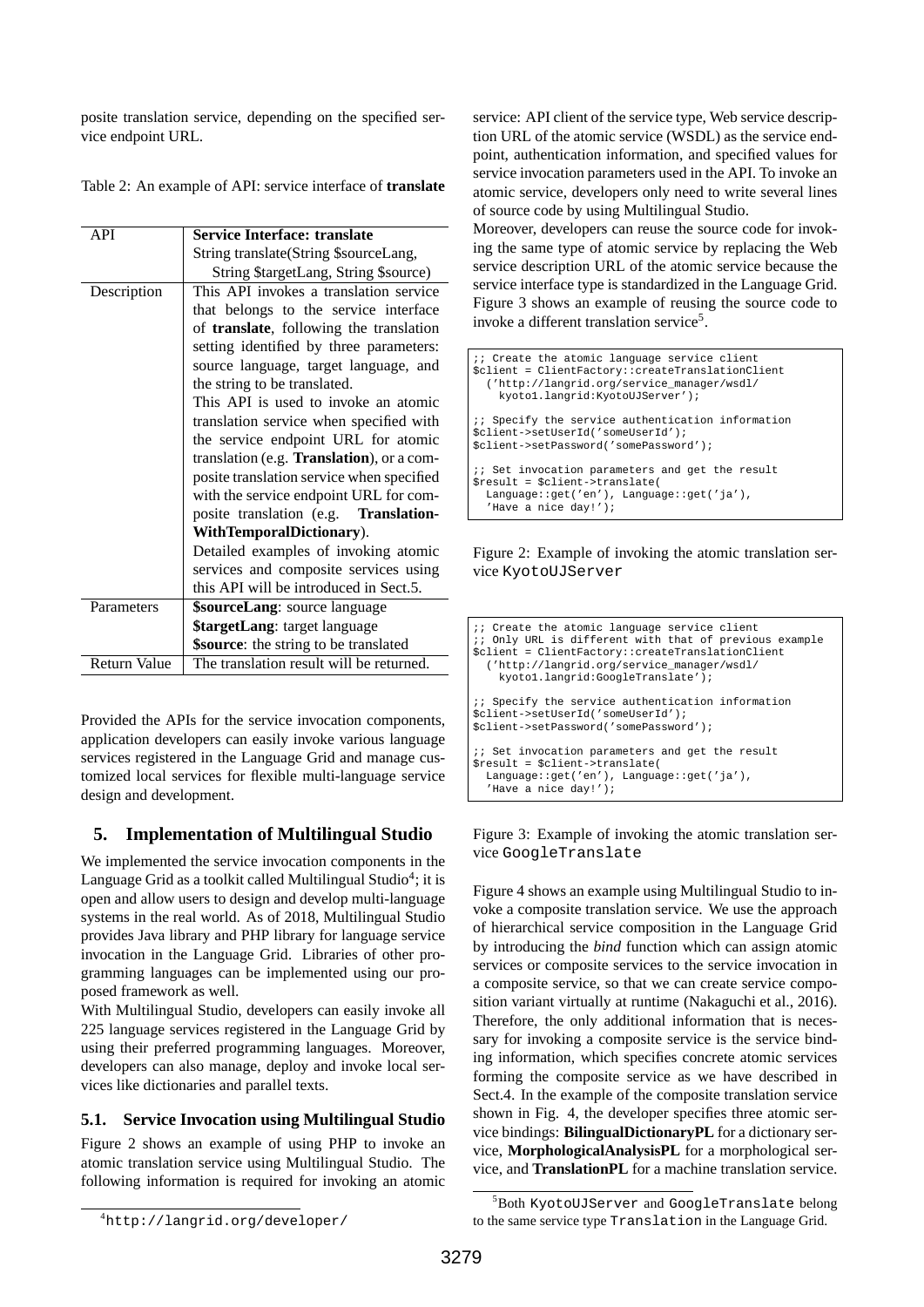```
;; Create the composite language service client
$client = ClientFactory::createTranslationClient
  ('http://langrid.org/service_manager/wsdl/kyoto1.
   langrid:TranslationCombinedWithBilingualDictionary');
;; Specify the service authentication information
$client->setUserId('someUserId');
$client->setPassword('somePassword');
;; Specify the composite service binding information
$client->addBindings(new BindingNode
  ("BilingualDictionaryPL", "KyotoTourismDictionaryDb"));
$client->addBindings(new BindingNode
  ("MorphologicalAnalysisPL", "TreeTagger"));
$client->addBindings(new BindingNode(
  "TranslationPL", "KyotoUJServer"));
;; Set invocation parameters and get the result
$result = $client->translate(
  Language::get('en'), Language::get('ja'),
  'Mount Hiei lies between Kyoto and Shiga.');
```
Figure 4: Example of invoking a composite translation service that consists of a machine translation service, a morphological analysis service and a dictionary service

Similar with invoking an atomic service, using Multilingual Studio to invoke a composite service also requires just a few lines of source code. Moreover, multi-language application developers can reuse source code to invoke the same composite service by replacing bound atomic services. By this means, source code rewriting to invoke different composite services can be dramatically reduced, which is extremely important in the design process of multi-language systems. A detailed evaluation of the effects of hierarchical service composition was reported in our previous work (Nakaguchi et al., 2016).

### **5.2. Applications**

Multilingual Studio has been used by application developers for various purposes including scientific analysis of multi-language activities, service development in the real multi-language field, and integration with other simulation tools for participatory service design.

Terui and Hishiyama conducted the research of crosscultural analysis by developing a multilingual case method system for global classroom environments to benefit students of different cultures and native languages (Terui and Hishiyama, 2013). To analyze the effects of self-tagging during multilingual conversational chat, Nose and Hishiyama developed a multilingual gaming simulation environment (Nose and Hishiyama, 2013). Multilingual Studio was also used to develop multilanguage tools for analyzing expert knowledge transmission (Suzuki and Hishiyama, 2016) and multilanguage simultaneous display in translation systems (Sato and Hishiyama, 2017).

In the multi-language field activities, a typical example is multi-language service design for the YMC-Viet project during 2011 to 2014, which is an agricultural support project for Vietnamese farmers by Japanese experts through children of the farmers (Takasaki et al., 2015) (Lin et al., 2016). In the YMC-Viet project, Multilingual Studio was effectively used for designing and simulating the

composite translation service by applying the iterative service design process we have described in Sect.2 (Yamaguchi et al., 2013) (Lin and Ishida, 2014).

Moreover, Multilingual Studio has been used together with a multi-agent gaming simulation tool called MAGCruise for participatory service design of multi-language systems (Lin and Ishida, 2013) (Nakajima et al., 2015).

## **6. Conclusion**

The development and operation of the Language Grid have been focused on supporting language service developers and end users of multi-language systems. In this paper, we aimed at bridging the gap between language service infrastructures and multi-language systems to support application developers for service design. To achieve this goal, we proposed a framework for service design for the Language Grid by introducing a layer of service invocation components that enable developers to easily invoke language services in the design of multi-language systems. The proposed framework was implemented as Multilingual Studio, which transforms Web service interfaces of the Language Grid into libraries of different programming languages. Multilingual Studio has been used for scientific analysis of multi-language activities and multi-language service design in the real world.

### **7. Acknowledgements**

We are grateful to Dr. Yuu Nakajima, Lecture of Toho University, Japan for helping design part of the specifications for Multilingual Studio. This research was supported by a Grant-in-Aid for Scientific Research (A) (17H00759, 2017- 2020) and the Kyoto University Foundation.

### **8. Bibliographical References**

- Eckart de Castilho, R. and Gurevych, I. (2014). A broadcoverage collection of portable NLP components for building shareable analysis pipelines. In *Proceedings of the Workshop on Open Infrastructures and Analysis Frameworks for HLT*, pages 1–11.
- Ide, N., Pustejovsky, J., Cieri, C., Nyberg, E., Wang, D., Suderman, K., Verhagen, M., and Wright, J. (2014). The Language Application Grid. In *Proceedings of the Ninth International Conference on Language Resources and Evaluation (LREC'14)*, pages 22–30.
- Ishida, T., Murakami, Y., and Lin, D. (2011). The Language Grid: Service-oriented approach to sharing language resources. In *The Language Grid: Serviceoriented collective intelligence for language resource interoperability*, pages 3–17. Springer.
- Ishida, T., Murakami, Y., Lin, D., Nakaguchi, T., and Otani, M. (2014). Open Language Grid - towards a global language service infrastructure. In *Proc. of the Third ASE International Conference on Social Informatics*.
- Ishida, T., Lin, D., Otani, M., Matsubara, S., Murakami, Y., Hishiyama, R., Nakajima, Y., Takasaki, T., and Mori, Y. (2016). Field-oriented service design: A multiagent approach. In *Serviceology for Designing the Future*, pages 451–463. Springer.